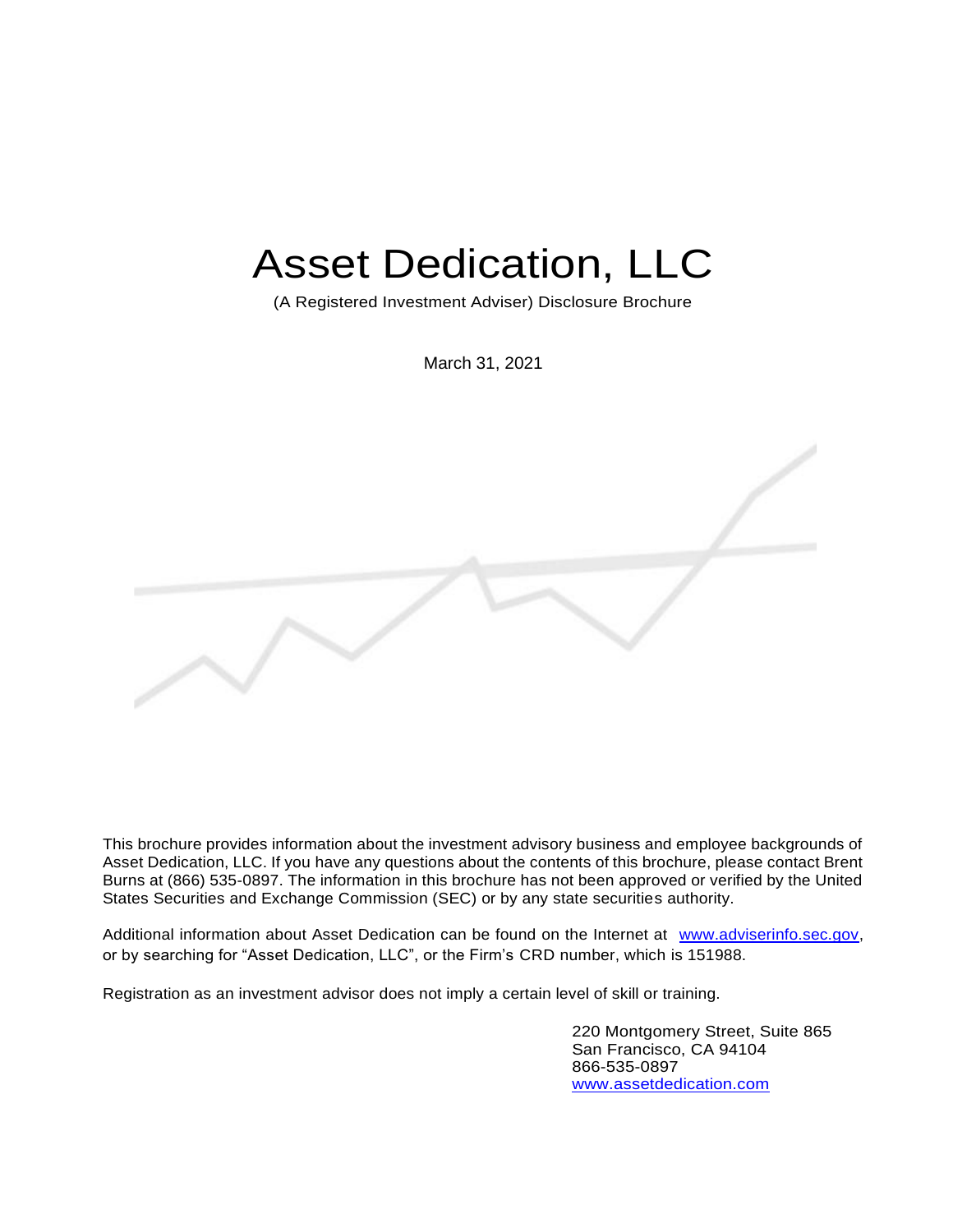### **Item 2 – Material Changes**

#### Annual Update

The Material Changes section of this brochure will be updated annually when material changes occur since the previous release of the Firm Brochure.

#### Material Changes since the Last Update

There has been no material change since the firm's last update of March 11, 2020.

#### Full Brochure Available

Whenever you would like to receive a complete copy of our Firm Brochure, please contact Brent Burns at (866) 535-0897. Asset Dedication may provide additional disclosure information when deemed material.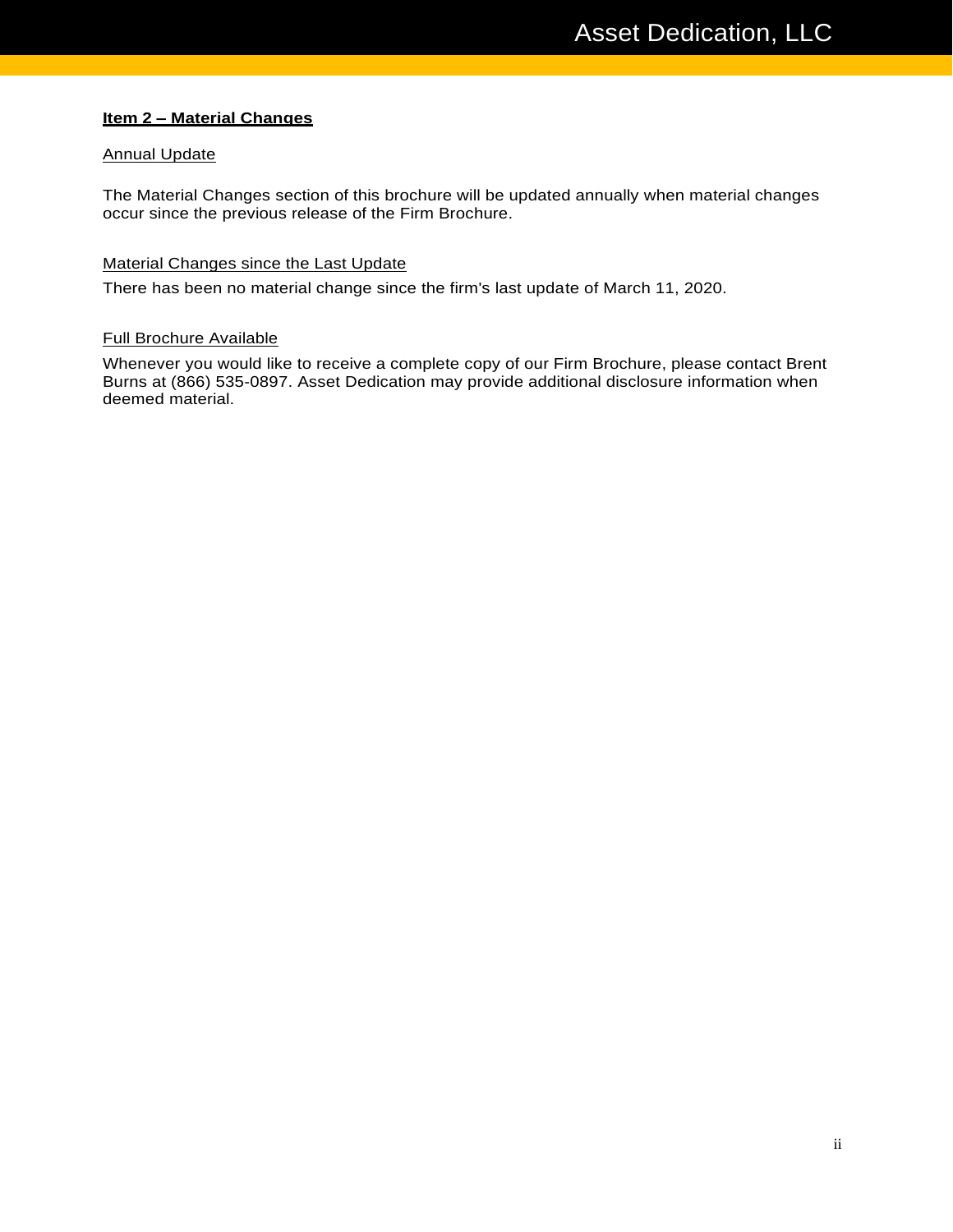# Item 3 - Table of Contents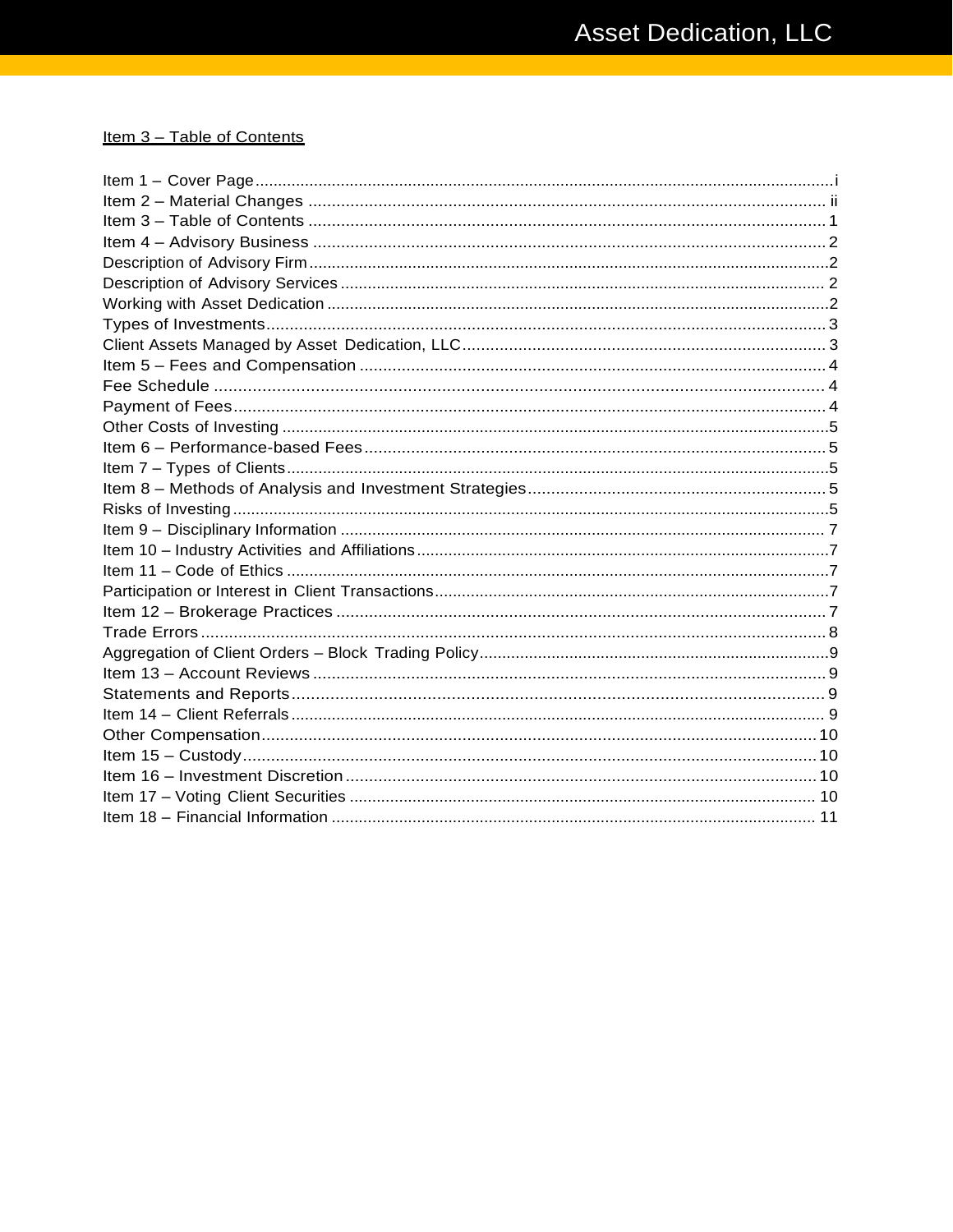### **Item 4 – Advisory Business**

## **Description of Advisory Firm**

Asset Dedication, LLC (Asset Dedication) is an investment advisor registered with the United States Securities and Exchange Commission ("SEC") and is a Limited Liability Company formed under the laws of the State of Delaware. Headquartered in San Francisco, California, Asset Dedication was founded by Steve Huxley and Brent Burns, and has been registered as an investment advisor since 2002. The Firm is owned and operated by Steve Huxley, Chief Investment Strategist (31.7% owner); Brent Burns, President and Chief Compliance Officer (31.7% owner); Jeremy Fletcher (18.3% owner); and Dan Yeoman (18.3% owner).

#### **Description of Advisory Services**

Asset Dedication offers investment management and financial planning services ("Financial Planning") using the Asset Dedication® strategy. The Asset Dedication® strategy seeks to achieve a client's long- term goals by synchronizing equity securities with investment-grade fixed income securities that match the client's cash flow needs.

Asset Dedication provides sub-advisory investment management services to clients of unaffiliated investment advisors ("Unaffiliated Advisors") who have contractually engaged with Asset Dedication. Asset Dedication also provides advisory investment management and financial planning services through Investment Advisor Representatives of Asset Dedication, ("Affiliated Advisors"). Unaffiliated Advisors and Affiliated Advisors may be referred to collectively in this document as Advisors ("Advisors"). Asset Dedication only provides Financial Planning services when a client is working with an Affiliated Advisor.

Clients who engage in Asset Dedication's services can work with an Advisor who will provide financial planning services specific to the client. Financial Planning can be described as helping individuals determine and set their long-term financial goals, through investments, tax planning, asset allocation, risk management, retirement and estate planning, and other areas.

#### **Working with Asset Dedication**

The following process is applicable to Asset Dedication's management of client assets:

- 1. Investment Advisory Agreement Prior to Asset Dedication providing investment management services, the end-client and/or the Advisor will be required to enter into a formal agreement with Asset Dedication, setting forth the terms and conditions under which assets will be managed. The investment advisory agreement may authorize the broker- dealer/custodian to debit the account for the amount of Asset Dedication's investment management fee and to directly remit that management fee to Asset Dedication;
- 2. Custodial (Separate Account) Agreement Prior to Asset Dedication providing investment management services, the end-client will be required to enter into a separate account custodial/clearing agreement with the broker-dealer/custodian ("custodian agreement") in order for the broker-dealer/custodian to custody the client's account assets. The custodian agreement may authorize the broker-dealer/custodian to debit the account for the amount of Asset Dedication's investment management fee and to directly remit that management fee to Asset Dedication;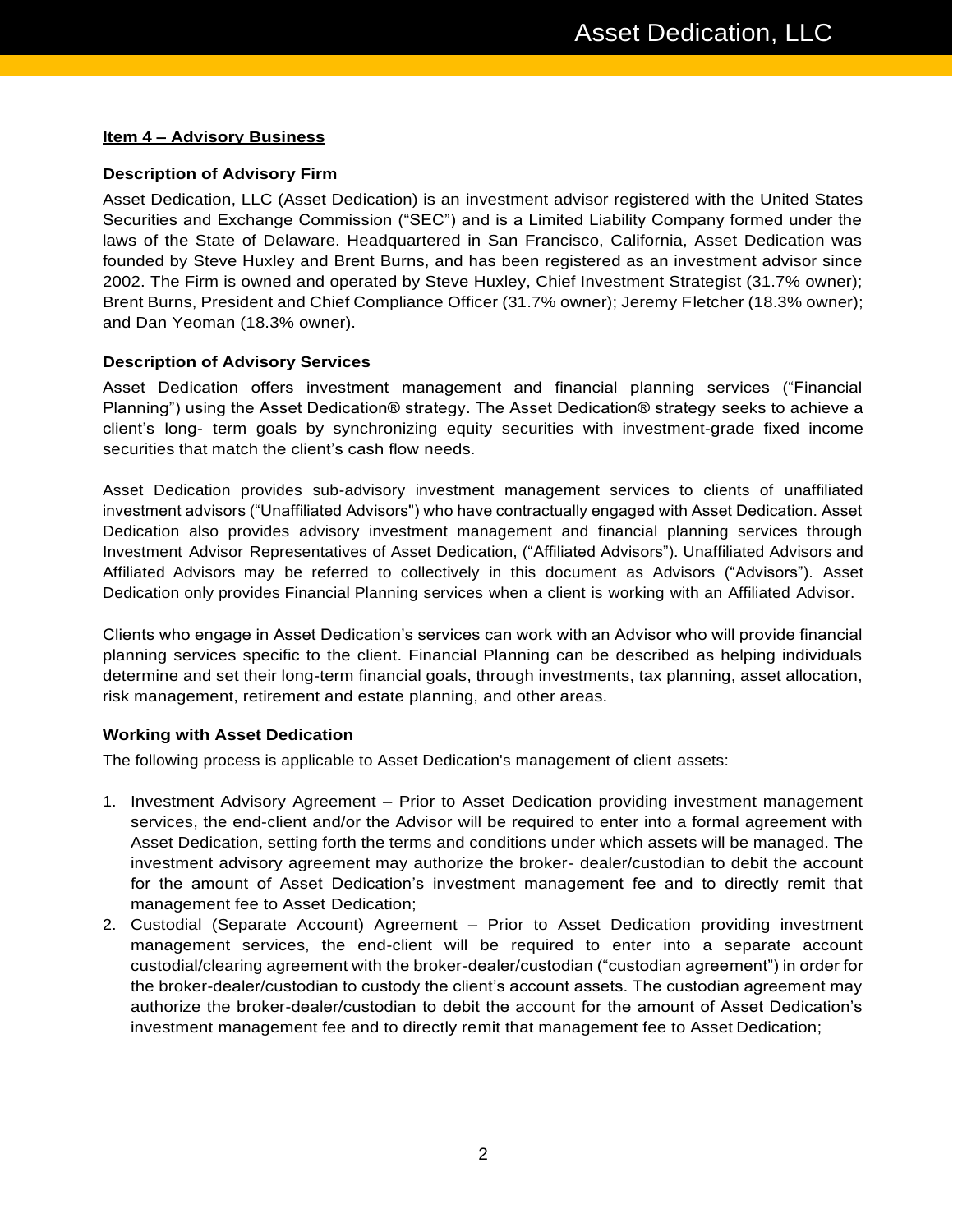- 3. Financial Planning Before having Asset Dedication manage an account for a client, the client's Advisor will obtain information sufficient to determine the client's financial situation and investment objectives;
- 4. Portfolio Based on Client's Plan The Advisor will direct Asset Dedication to implement a portfolio strategy that they determine is the best fit for the client's financial plan;
- 5. No Verification of Information In performing its services, Asset Dedication is not required to verify any information (such as investment objectives and limitations) received from the client, their Advisor, or other professionals; and Asset Dedication is authorized to rely on the information provided;
- 6. Annual Contact with Advisor At least annually, the client's Advisor, shall contact the client to evaluate whether the client's financial situation or investment objectives have changed, or if they want to modify or impose any reasonable restrictions on the management of the client's account(s);
- 7. Consultation Available Asset Dedication and the client's Advisor shall be reasonably available to consult with the client relative to the status of their account(s);
- 8. Changes to Financial Situation It is the client's and/or their Advisor's responsibility to advise Asset Dedication when the client's financial situation or investment objectives have changed;
- 9. Quarterly Statement from Custodian The client shall be provided with a statement, at least quarterly, that is prepared by the custodian and directly delivered from the custodian. That statement shall contain a description of all trade activity in the client's account(s) during the preceding period;
- 10. Termination -- The investment advisory agreement between Asset Dedication and the client and/or Advisor will continue in effect unless terminated by either party by written notice in accordance with the terms and conditions of the investment advisory agreement. Any investment management fee shall be prorated through the date of termination.

# **Types of Investments**

Asset Dedication provides investment strategies using the following types of securities:

- U.S. government and agency bonds, including inflation-indexed bonds
- Investment-grade municipalbonds
- Investment-grade corporate bonds
- Equity securities (i.e. stocks)
- Exchange traded funds (ETFs)
- Mutual fund shares
- Certificates of deposit
- Money market mutual fund shares for cash equivalent positions

We generally do not provide advice on warrants, commercial paper, variable life insurance, variable annuities, options contracts on securities or commodities (other than index-based mutual fund), futures contracts on tangibles or intangibles, or interests in partnerships investing in real estate, oil and gas interests or hedge funds and other types of private (i.e. non-registered) securities.

# **Client Assets Managed by Asset Dedication, LLC**

The amount of client assets managed by Asset Dedication totaled \$1,437,081,529 as of January 31, 2020, all assets being managed on a discretionary basis.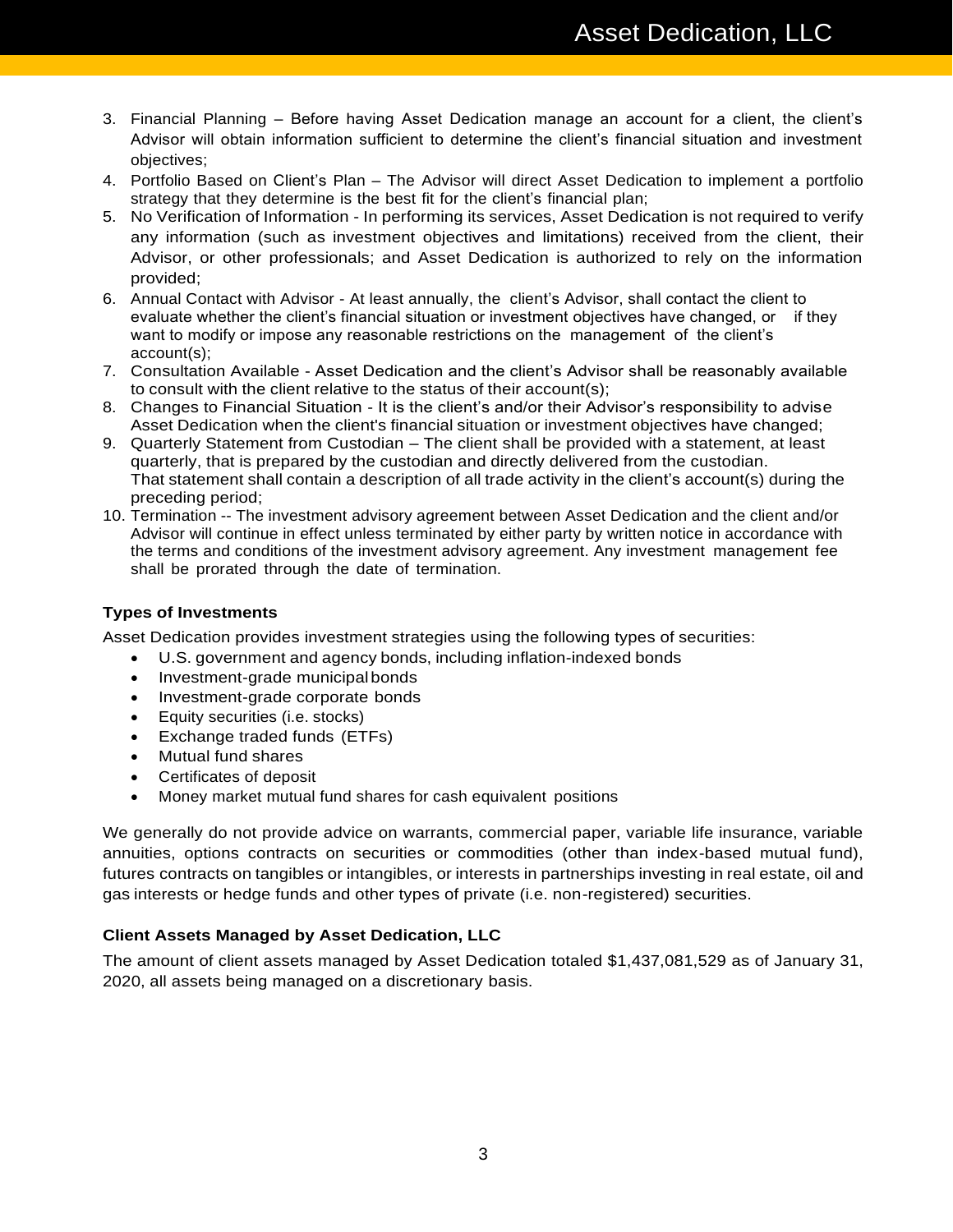#### **Item 5 – Fees and Compensation**

#### **Fee Schedule**

Asset Dedication charges clients an investment management fee based upon a percentage of the market value of the assets being managed by Asset Dedication. The annual investment management fee rate charged will vary depending upon the market value of assets under management and the specific type of investment management services and strategy selected.

- For clients of Unaffiliated Advisors that do not have us manage the custodial paperwork process, the maximum investment management fee is 0.35%.
- For clients of Unaffiliated Advisors that have us manage the custodial paperwork process, the maximum investment management fee is 0.45%.
- For clients of Affiliated Advisors, the maximum fee schedule is 1.85% of assets under management. Affiliated Advisors may charge clients additional flat fees for financial planning and other services in addition to or in lieu of the investment management fee.

Investment management fees are negotiable, subject to volume discounts, and may be modified on a caseby-case basis.

Fees are usually payable at the beginning of each quarter, commonly referred to as in advance, and deducted directly from the client's account. As an accommodation, Asset Dedication may bill the client's account at the end of the quarter, commonly referred to as in arrears, if that is the agreement with the client's Advisor.

Asset Dedication uses the value of each account on the first day of the quarter to calculate the quarterly fee. Fees for the initial quarter are pro-rated based upon the number of days that services are provided.

The client's Advisor may charge investment management fees that are different from other Advisors that use the services of Asset Dedication. Variations in Advisor compensation may be due to the level of services the Advisor provides to the client. Such arrangements, and the terms and conditions thereof, are determined between the client and their Advisor.

#### **Payment of Fees**

Asset Dedication is responsible for the calculation of its portion of the management fees it charges. Management fees are paid via one of the following three ways:

- 1. Asset Dedication bills the client's account(s) for its management fees, and the payment is debited from the client's account(s) by the custodian, and then sent to Asset Dedication by the custodian.
- 2. Asset Dedication bills the client's account(s) for its management fees, as well as the Advisor's fees, and the payment is debited from the client's account(s) by the custodian, and then sent to Asset Dedication by the custodian. Asset Dedication then sends the Advisor's portion of the management fees to the Advisor.
- 3. The client's Advisor bills the client's account(s) or invoices the client for its management fees, as well as Asset Dedication's fees. The Advisor then send Asset Dedication's portion of the management fees to Asset Dedication.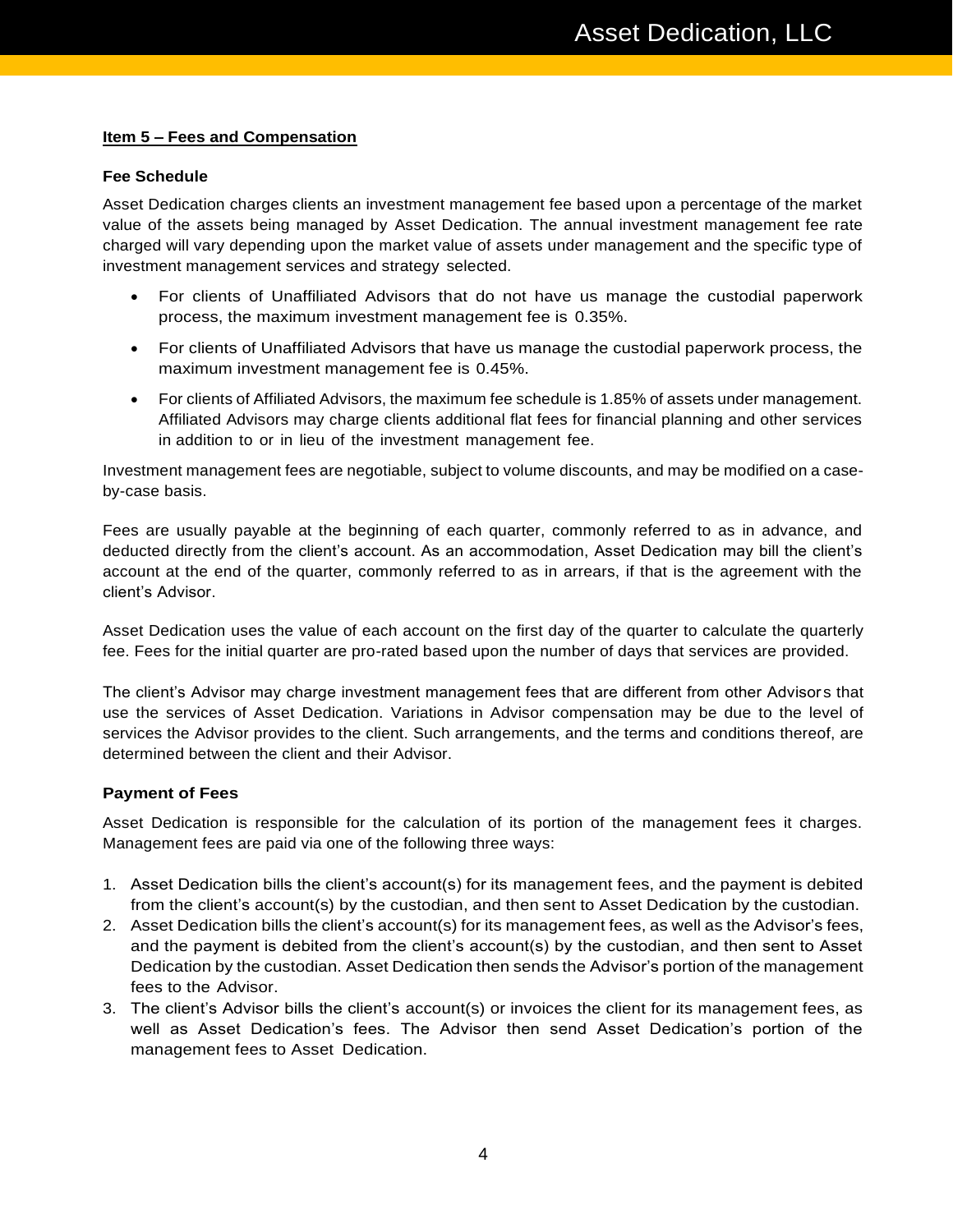## **Other Costs of Investing**

- In addition to Asset Dedication's investment management fee, each client's Advisor charges advisory or other related fees.
- Clients with assets held in mutual fund shares and exchange traded funds (ETFs) will be charged expenses that include mutual fund management fees and potential other fund expenses.
- Clients are charged by their account custodian for transactions in their account(s). These charges may come in the form of commissions, mark-ups, and redemption fees. Clients may also be charged fees and expenses for certain types of accounts, such as IRA and other qualified retirement plan fees.
- Asset Dedication does not receive any portion of the brokerage commissions or transaction fees charged, or any of the fees assessed by the third parties listed above.

## **Item 6 – Performance-based Fees**

Asset Dedication does not charge or accept performance-based fees. For example, Asset Dedication does not share in capital gains or capital appreciation of the assets held within a client's account(s).

## **Item 7 – Types of Clients**

Asset Dedication services the following types of clients:

- Individuals
- Trusts, Estates or Charitable Organizations
- Small Institutions

Affiliated Advisors may have minimum asset size requirements in order to service accounts.

#### **Item 8 – Methods of Analysis and Investment Strategies**

Asset Dedication utilizes the Asset Dedication® approach as explained in the book "Asset Dedication" (McGraw Hill, 2005) written by Stephen Huxley and Brent Burns, Asset Dedication's Chief Investment Strategist and President/Chief Compliance Officer, respectively. This approach is based on the principle of cash-matching a client's income needs using fixed income securities.

Asset Dedication primarily uses an asset class-based approach to investment analysis. Asset classbased analysis is a method of evaluating assets based on their type (stocks, bonds, commodities, REITs), and other risk factors including size (market capitalization) and style (value or growth). In other words, portfolios are constructed based on the long-term expected return characteristics of the underlying asset class. Each asset class is designed to be broadly diversified to reduce risks associated with individual issues. Asset classes are over or underweighted relative to the broad market to adjust the long-term return characteristics of the portfolio.

Our investment approach is long-term in nature which means clients should expect to hold a portfolio of securities over a number of years that is based on the client's long-term investment plans.

#### **Risks of Investing**

Clients must understand that past performance is not indicative of future results. Therefore, current and prospective clients should not assume that future performance of any specific investment or investment strategy will be profitable. Investing in securities (including stocks, mutual funds, and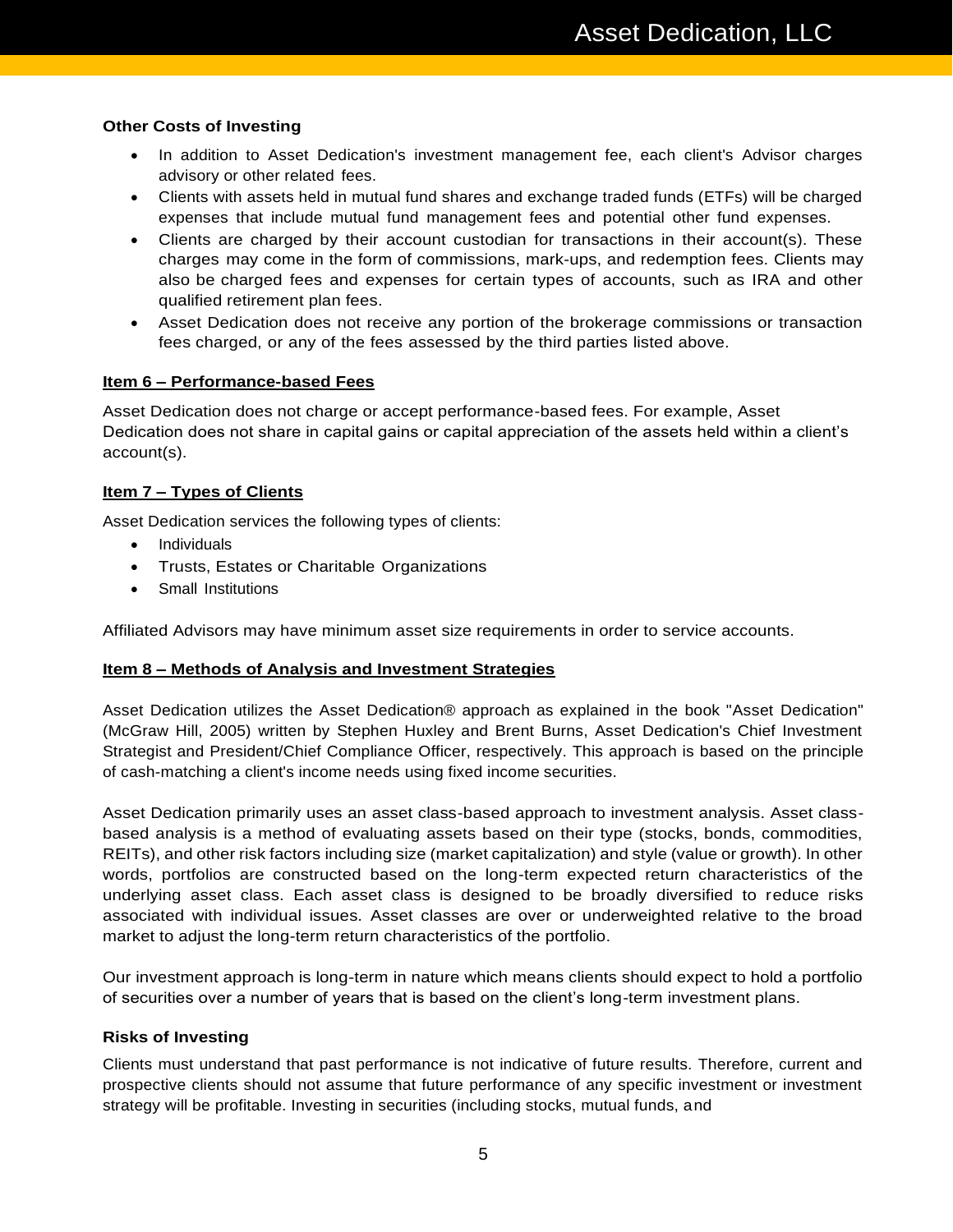bonds) involves the risk of loss. Further, depending on the different types of investments, there may be varying degrees of risk. Clients and prospective clients should be prepared to bear investment loss including loss of original principal.

Because of the inherent risk of loss associated with investing, Asset Dedication does not represent, guarantee, or imply that its services and methods of analysis can or will predict future results, successfully identify market tops or bottoms, or insulate you from losses due to market corrections or declines. There are certain additional risks associated when investing in securities that include:

Market and Liquidity Risks. Where the portfolio needs to be liquidated at a point when interest rates have risen, causing prices to fall for the bond portion of the portfolio, or prices have fallen for the stock portion of the portfolio. In addition, stocks, bonds, and ETFs may have a wide (bid-ask) spread between the current price at which the sellers are willing to sell the security and the price at which buyers are willing to buy the security.

Planning Risk. Where the actual cash flows needed by the client exceed the cash flows planned in the portfolio, which can lead to unsustainable withdrawal rates and may expose the portfolio to market risk as described above

Fixed Income Risks. When investing in bonds, there is the risk that issuer will default on the bond and be unable to make payments. Further, individuals who depend on set amounts of periodically paid income face the risk that inflation will erode their spending power. Fixed-income investors often receive set, regular payments that face the same inflation risk.

Interest Rate Risk. Although the Asset Dedication Income Portfolio is designed to hold individual bonds to maturity, if clients need to sell individual bond holdings before maturity and interest rates have risen, the bonds will likely lose value.

Equity (Stock) Market Risks. Common stocks are susceptible to general stock market fluctuations and to volatile increases and decreases in value as market confidence in and perceptions of their issuers change. If you held common stock, or common stock equivalents, of any given issuer, you would generally be exposed to greater price volatility than if you held preferred stocks and debt obligations of the issuer.

Individual Company Risks. When investing in stock and bond positions, there is always a certain level of company or industry specific risk that is inherent in each investment. This is also referred to as unsystematic risk and can be reduced through appropriate diversification. There is the risk that the company will perform poorly or have its value reduced based on factors specific to the company or its industry. For example, if a company's employees go on strike or the company receives unfavorable media attention for its actions, the value of the company may be reduced.

ETF and Mutual Fund Risks. Owning Exchanged Traded Funds (ETFs) or mutual funds generally reflects the risks of owning the underlying securities holdings in the ETFs or mutual funds. When investing in ETFs or mutual funds, clients incurs expenses based on the pro rata share of the ETFs' or mutual funds' operating expense and may also incur brokerage costs.

Management Risk of Investment Advisor. An investment varies with the success and failure of the Investment Advisor's investment strategies, research, analysis and determination of portfolio securities. If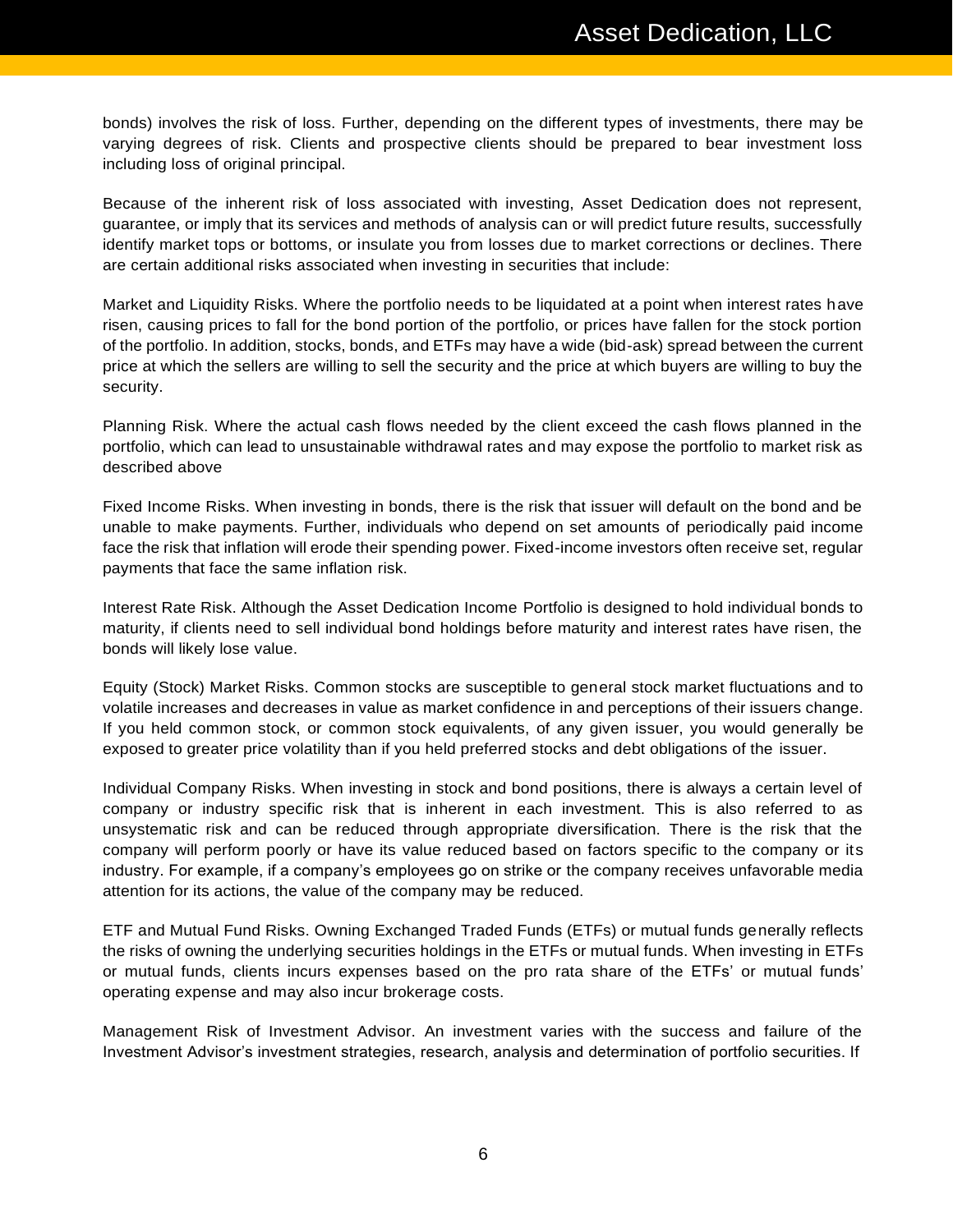the investment strategies do not produce the expected returns, the value of the investment will decrease or lag an appropriate investment benchmark.

#### **Item 9 – Disciplinary Information**

There are no legal or disciplinary events that are material to the Firm or its employees.

#### **Item 10 – Industry Activities and Affiliations**

Asset Dedication is an independent investment advisory firm and only provides investment advisory services. The Firm is not engaged in any other business activities and offers no other services than those described in this Disclosure Brochure.

When requested, Asset Dedication may refer clients to Advisors for financial planning or other investment related services. Asset Dedication does not receive any compensation for these referrals from Advisors.

Asset Dedication is not and does not have a related company that is a (1) broker/dealer, municipal securities dealer, government securities dealer or broker, (2) investment company or other pooled investment vehicle (including a mutual fund, closed-end investment company, unit investment trust, private investment company or "hedge fund," and offshore fund), (3) other investment adviser or financial planner, (4) futures commission merchant, commodity pool operator, or commodity trading advisor, (5) banking or thrift institution, (6) accountant or accounting firm, (7) pension consultant, (8) real estate broker or dealer, (9) sponsor or syndicator of limited partnerships, (10) insurance company, or (11) law firm.

#### **Item 11 – Code of Ethics**

Asset Dedication has established a Code of Ethics that apply to all of its associated persons. An investment adviser is a fiduciary that has a responsibility to all clients to provide fair and full disclosure of all material facts and to act solely in the best interests of its clients at all times. This fiduciary duty is considered the core underlying principle for the Code of Ethics which also covers Insider Trading and Personal Securities Transactions Policies and Procedures. Asset Dedication requires its associated persons to conduct business in an honest, ethical and fair manner that is consistent with high levels of ethical standards, and with applicable federal and state securities laws. Asset Dedication or its representatives may buy or sell securities that are also recommended to clients, which creates a conflict of interest; however, Asset Dedication has a personal securities transaction policy in place that mitigates the conflict. Asset Dedication has the responsibility to make sure that the interests of its clients are placed ahead of the Firm and its associated persons' interests. Asset Dedication strives to avoid circumstances that might affect the duty of loyalty to clients. If a client wishes to review the Firm's Code of Ethics, a copy will be provided upon request.

#### **Participation or Interest in Client Transactions**

An officer of Asset Dedication is affiliated with an employee union of a non-profit institution. The institution has entered into a client relationship with Asset Dedication.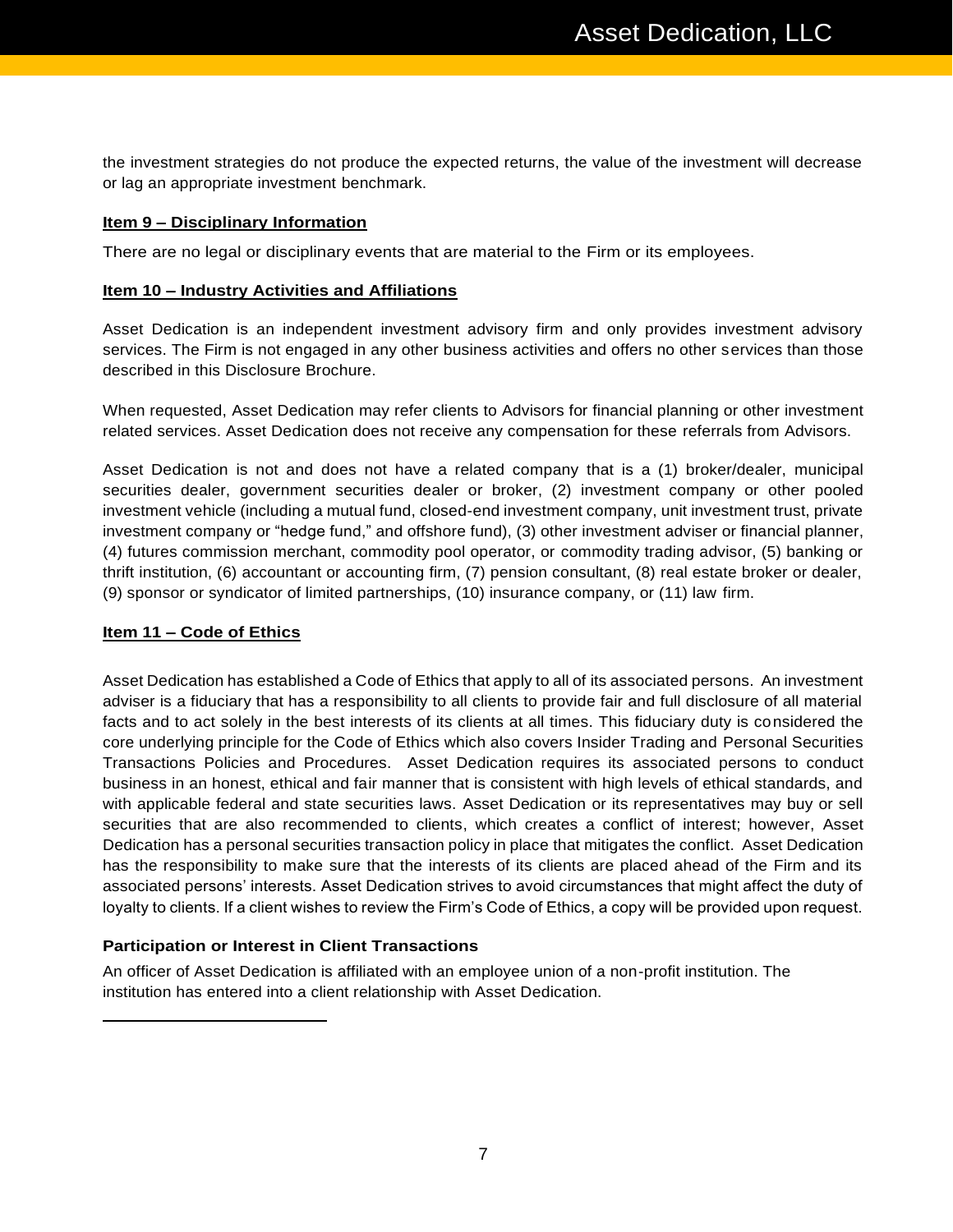#### **Item 12 – Brokerage Practices**

Clients who wish to work with Asset Dedication can select a broker/dealer that has a business relationship with Asset Dedication. Generally, clients will select a broker/dealer to custody their accounts based on a conversation with their Advisor.

Asset Dedication seeks the best execution possible for our clients' accounts, given all available facts and circumstances. While quality of execution at the best price is an important determinant, best execution does not necessarily mean lowest price and it is not the sole consideration. Therefore, we cannot promise or guarantee that we will obtain the lowest trading prices available in the market at the time of the transaction. Clients and Advisors who direct the use of a particular broker/dealer may receive less favorable prices than would otherwise be the case if clients had not designated a particular broker/dealer. When appropriate Asset Dedication makes effort to place clients' trades at or about the same time. However, trades with any one broker/dealer may be placed before or after trades that are placed with other broker/dealers.

While Asset Dedication attempts to be flexible with the broker/dealers selected by the client, the broker/dealer's trading platform needs to be able to integrate into Asset Dedication's operational, trading and compliance systems. The trading process of any broker/dealer used must be efficient, seamless, and straightforward. To that end, Asset Dedication may suggest which broker/dealers' systems are easily integrated with our systems. Overall custodial support services, trade correction services, and statement preparation are some of the other factors to be considered when selecting a broker/dealer.

Asset Dedication utilizes the services of institutional trading and custody platforms, including:

- Schwab Institutional for which Charles Schwab & Company, Inc. serves as the broker/dealer and qualified custodian;
- TD Ameritrade Institutional for which TD Ameritrade serves as the broker/dealer and qualified custodian; and
- Fidelity Investments Wealth Management for which National Financial Services, LLC serves as broker/dealer and qualified custodian.

Asset Dedication is not affiliated with any broker/dealer or other custodian. Custodian platforms allow Asset Dedication access to institutional trading, custody services, research and access to mutual funds and other investments that are otherwise generally available only to institutional investors or would require a significantly higher minimum initial investment. Custodian services generally are available to independent investment advisors at no charge to them so long as a minimum threshold of the Asset Dedication's clients' assets are maintained in accounts through the platform and are not otherwise contingent upon Asset Dedication committing to the provider any specific amount of business (i.e. trading).

The custodians that have a business relationship with Asset Dedication do not charge separately for custody services for our clients for whom the Custodians have custody. Rather, the Custodians are compensated by account holders through commissions or other transaction-related fees for securities trades that are executed through the respective broker/dealer or that settle into the broker/dealer's accounts.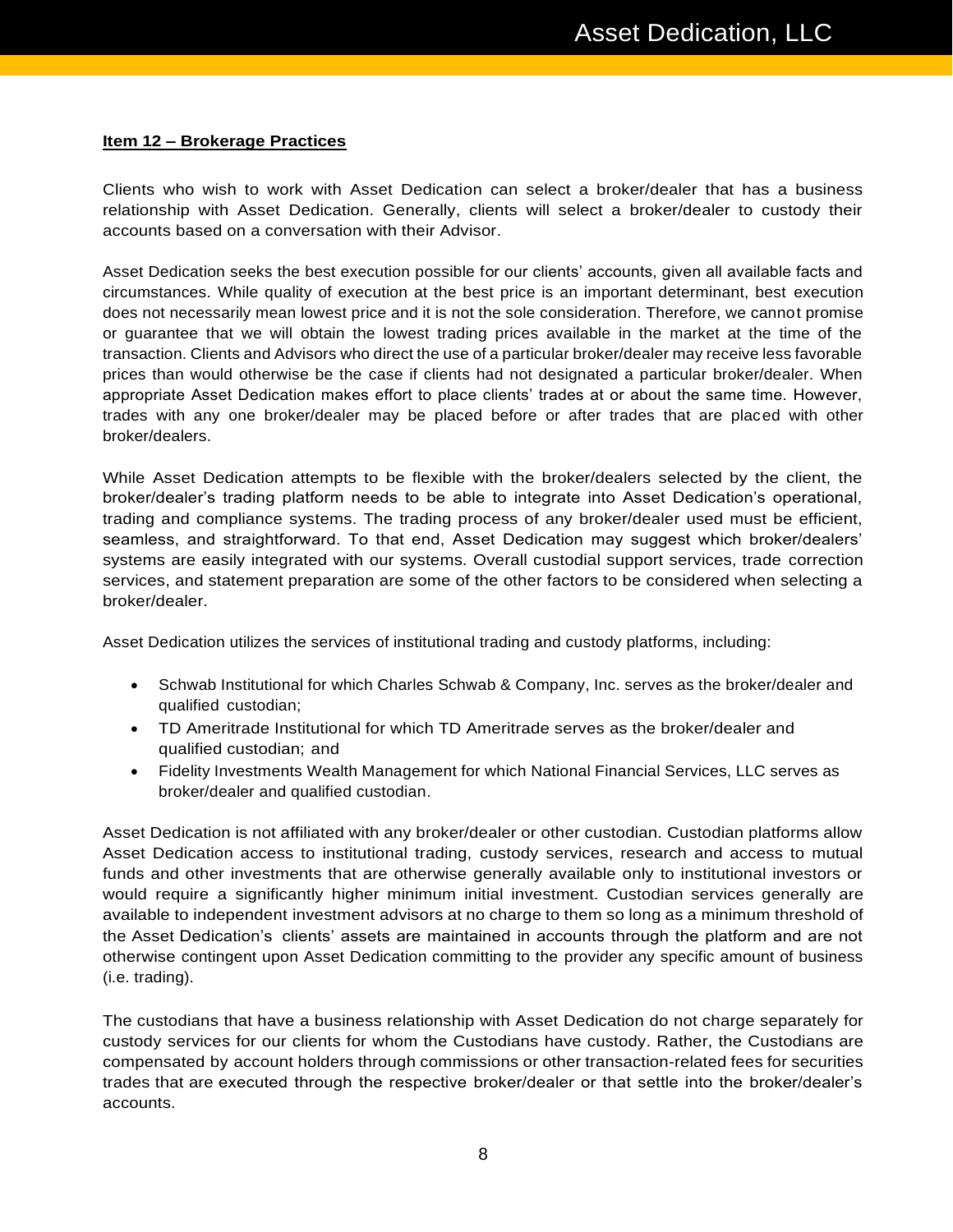The Custodians also make available to Asset Dedication, other products and services that benefit Asset Dedication, but may not benefit clients. Some of these other products and services assist us in managing and administering Client accounts. These include software and other technology that provide access to Client account data (such as trade confirmation and account statements); facilitate trade execution; provide research, pricing information and other market data; facilitate payment of our fees from our clients' accounts; and assist with back-office functions, recordkeeping and client reporting. Many of these services generally may be used to service all or a substantial number of our accounts, including accounts not maintained at the particular broker/dealer. Custodians also make available other services intended to help Asset Dedication manage and further develop our business. These services may include consulting, publications and conferences on practice management, information technology, business succession, regulatory compliance and marketing. Receipt of these services and benefits may create an incentive for us to recommend broker/dealers based on those services and benefits. Asset Dedication does not receive referrals from any broker/dealer.

#### **Trade Errors**

Asset Dedication has implemented procedures designed to prevent trade errors; however, trade errors in client accounts cannot always be avoided. Consistent with our fiduciary duty, it is our policy to correct trade errors in a manner that is in the best interest of the client. In cases where the client causes the trade error, the client will be responsible for any loss resulting from the correction. In situations where the client did not cause the trade error, the client will be made whole and any loss resulting from the trade error will be absorbed by Asset Dedication if the error was caused by the Firm. If the error is caused by the broker/dealer or an Unaffiliated Advisor, the broker/dealer or Unaffiliated Advisor be responsible for covering the costs of the error. Depending on the specific circumstances of the trade error, the client may not be able to receive any resulting gains as it may not be permissible for clients to retain the gain. Asset Dedication may confer with clients or the Advisor to determine if the client should forego any gain (e.g., due to tax reasons). Asset Dedication shall not profit from trade errors.

# **Aggregation of Client Orders – Block Trading Policy**

Transactions implemented for client accounts are generally executed independently, unless the Firm decides to purchase or sell the same securities for several clients at approximately the same time. This process is referred to as aggregating orders, batch trading, or block trading and is used by the Firm when it believes such action may prove advantageous to clients. When we aggregate client orders, the allocation of securities among client accounts will be done on a fair and equitable basis. Typically, the process of aggregating client orders is done in order to achieve better execution, to negotiate more favorable commission rates, to allocate orders among clients on an equitable basis, and to avoid differences in prices and transaction costs that might be obtained if orders were placed independently. Under this process, transactions are averaged as to price and will be allocated among the Firm's clients in proportion to the purchase and sale orders placed for each client account on any given day. Asset Dedication does not receive any additional compensation as a result of aggregation.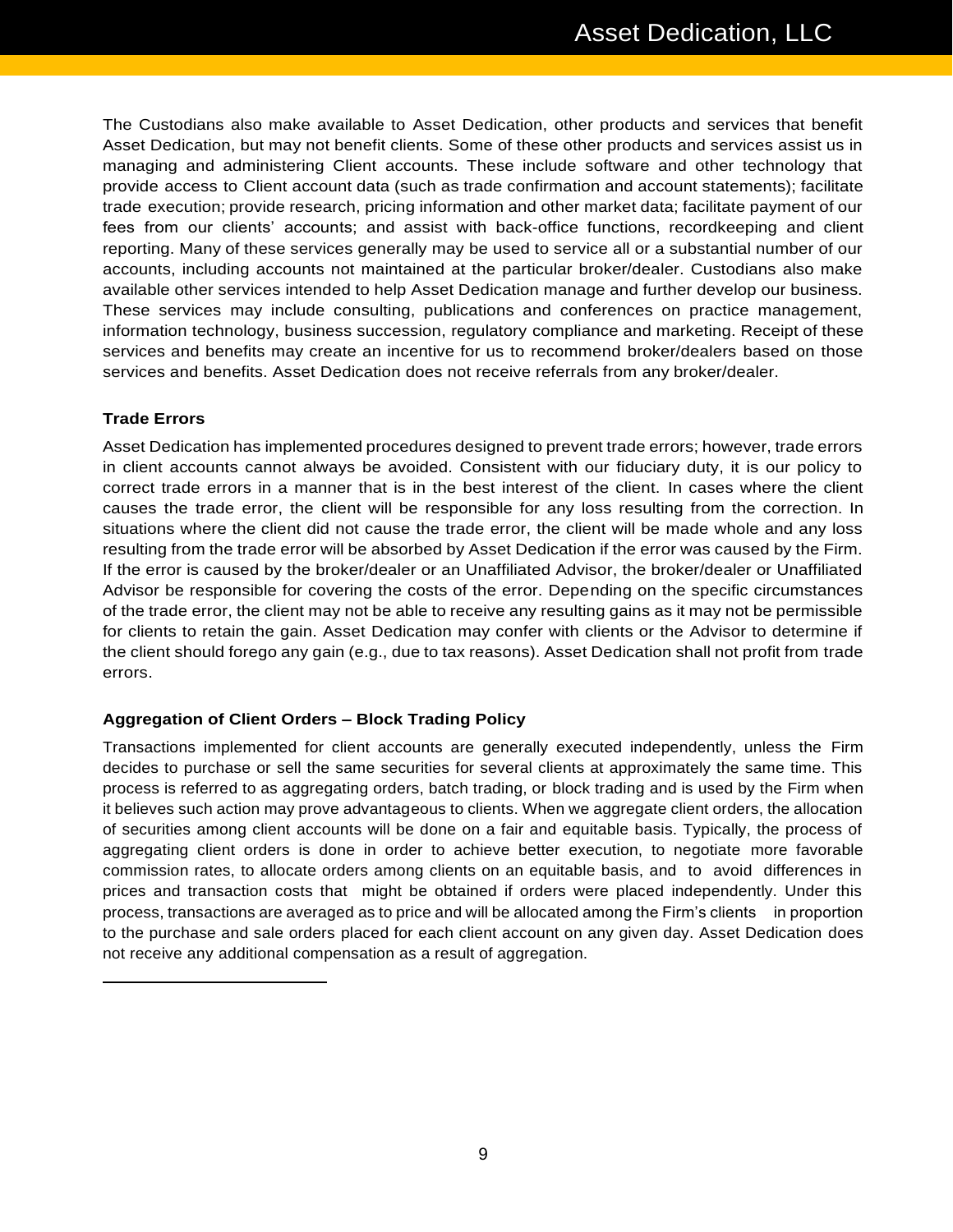#### **Item 13 – Account Reviews**

Accounts are reviewed on an on-going basis to ensure that accounts are managed in a manner that is consistent with the client's investment policy statement and other conditions that are specified by the client's Advisor. Reviews are performed under the direction of the management of the Firm.

#### **Statements and Reports**

Client accounts are maintained by third-party custodians who provide clients with monthly or at least quarterly account statements.

Asset Dedication uses performance reporting services provided by Tamarac, a third-party information provider ("Information Provider"). If requested by the client or Advisor, Asset Dedication will provide an electronic performance report for the client's account(s).

Asset Dedication does not guarantee or certify the accuracy, completeness, timeliness or correct sequencing of the information made available through Information Providers. All such Information is provided as-is and as-available.

#### **Item 14 – Client Referrals**

Asset Dedication has business relationships with Advisors that refer or recommend Asset Dedication® investment management services to their clients At the time of introducing Asset Dedication to a client, the Advisor discloses the business relationship between Asset Dedication and the Advisor, and provides each prospective client with a copy of this Disclosure Brochure. The Advisor maintains the direct client relationship and serves as a communication conduit between Asset Dedication and the underlying client. Asset Dedication will rarely, if ever, have direct communications with the underlying Client of an Advisor.

Asset Dedication reports the use of solicitors as to two investment adviser representatives of an Unaffiliated Advisor located in North Carolina whose firm shares in the client's advisory fee along with Asset Dedication. According to the North Carolina Securities Division, the fee sharing arrangement between this Unaffiliated Advisor and Asset Dedication results in a solicitor relationship under the North Carolina Securities Act for these clients. Clients of this Unaffiliated Advisor receive the required solicitor disclosures, along with Asset Dedication's Brochure, no later than at the time the referral is made to the Client for Asset Dedication's investment management services.

From time to time, we may refer potential clients (such as someone who read Asset Dedication's book) to Advisors. The expectation is that the Advisors may consider that the prospective clients use the services of Asset Dedication. Asset Dedication does not receive a referral fee for referring clients to Advisors.

#### **Other Compensation**

Please see the section entitled Item 10 – Industry Activities and Affiliations for a description of the compensation that independent Insurance Agents may receive.